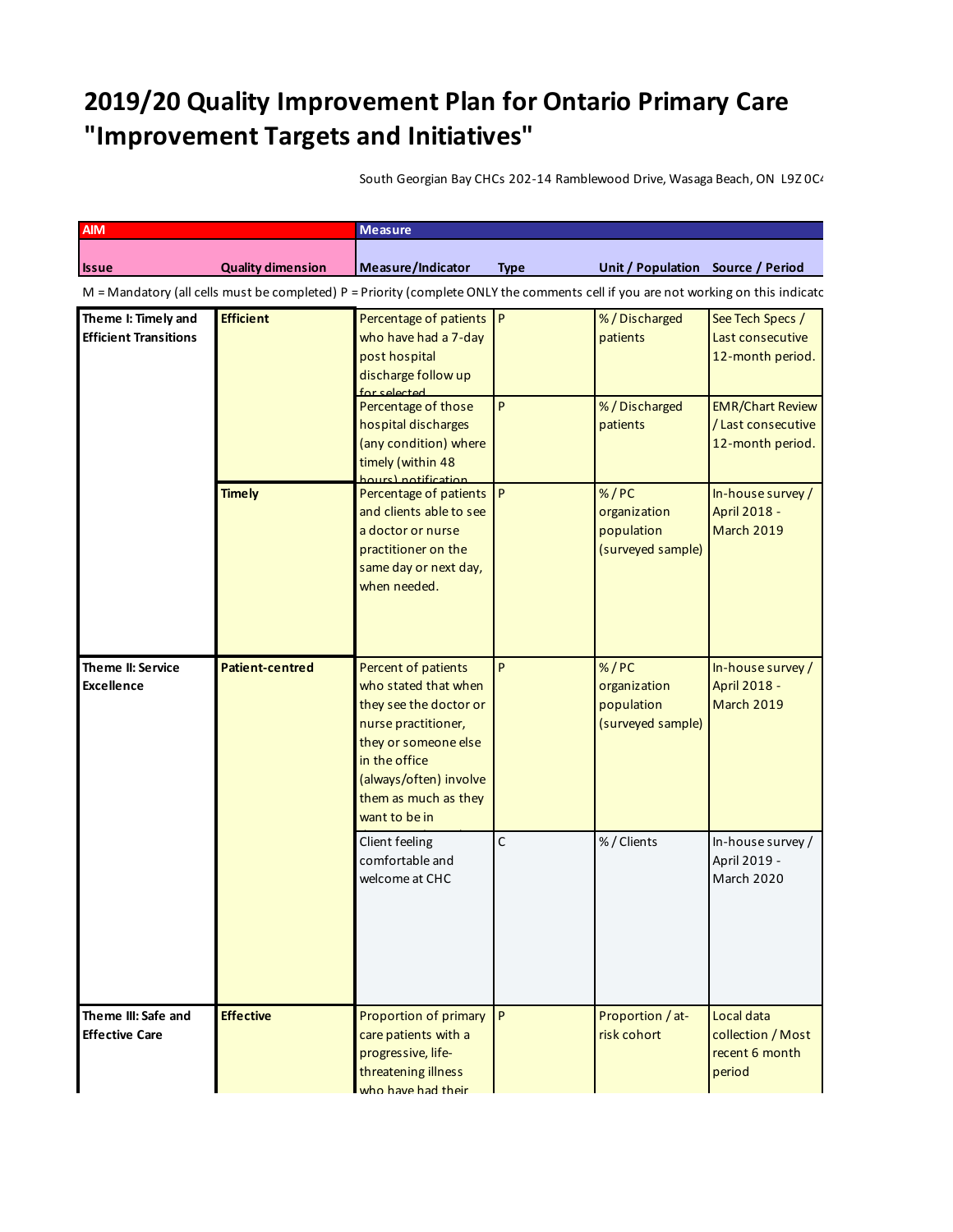|             | palliative care needs<br>identified early<br>through a<br>comprehensive and<br>holistic assessment.                                                                                                                                                                                                                                                                                    |              |                                 |                                                                                                               |
|-------------|----------------------------------------------------------------------------------------------------------------------------------------------------------------------------------------------------------------------------------------------------------------------------------------------------------------------------------------------------------------------------------------|--------------|---------------------------------|---------------------------------------------------------------------------------------------------------------|
| <b>Safe</b> | Percentage of non-<br>palliative patients<br>newly dispensed an<br>opioid within a 6-<br>month reporting<br>period prescribed by<br>any provider in the<br>health care system<br>within a 6-month<br>reporting period.                                                                                                                                                                 | P            | %/Patients                      | CAPE, CIHI, OHIP,<br>RPDB, NMS / Six<br>months reporting<br>period ending at<br>the most recent<br>data point |
|             | Decrease opioid-<br>related deaths by<br>implementing<br>prevention and harm<br>reduction strategies<br>while also improving<br>access to evidence<br>based care for people<br>with opioid use<br>disorders, through<br>screening and<br>management (process<br>& procedures) for<br>those clients identified<br>as taking opioids, anti-<br>depressants, anti-<br>anxiety medications | $\mathsf C$  | %/Clients                       | In house data<br>collection / April<br>2019 - March<br>2020                                                   |
|             | Overdue for Colorectal<br><b>Cancer Screening</b>                                                                                                                                                                                                                                                                                                                                      | $\mathsf{C}$ | %/at-risk cohort                | In house data<br>collection / April<br>2019 - March<br>2020                                                   |
| Equitable   | Cervical cancer<br>screening rate<br>stratified by income<br>and stratified by<br>racial/ethnic group                                                                                                                                                                                                                                                                                  | $\mathsf C$  | Proportion / at-<br>risk cohort | In house data<br>collection / April<br>2019 - March<br>2020                                                   |

**Equity**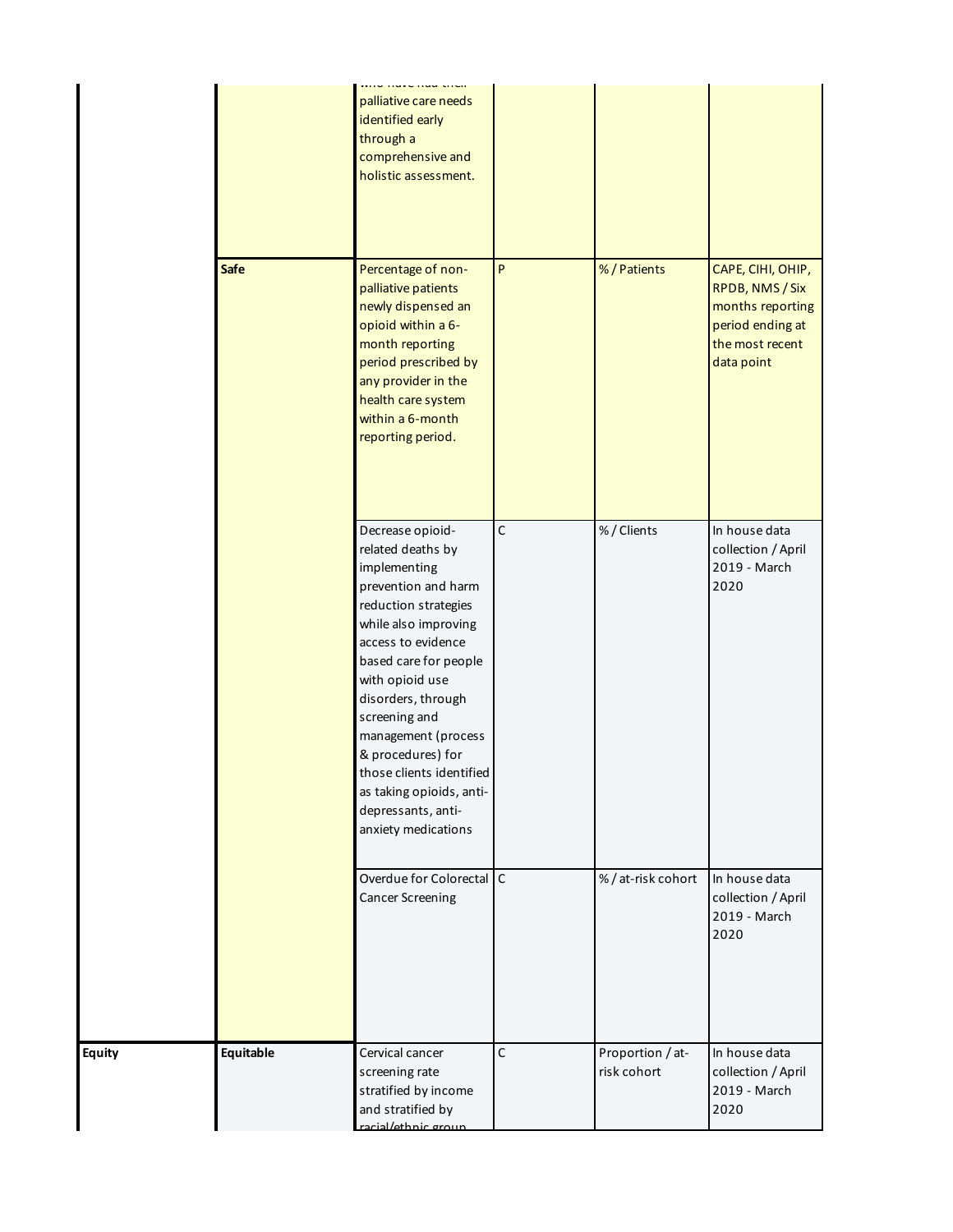|  | Completion of    | С | %/Clients | In house data      |
|--|------------------|---|-----------|--------------------|
|  | sociodemographic |   |           | collection / April |
|  | data collection  |   |           | 2019 - March       |
|  |                  |   |           | 2020               |
|  |                  |   |           |                    |
|  |                  |   |           |                    |
|  |                  |   |           |                    |
|  |                  |   |           |                    |
|  |                  |   |           |                    |
|  |                  |   |           |                    |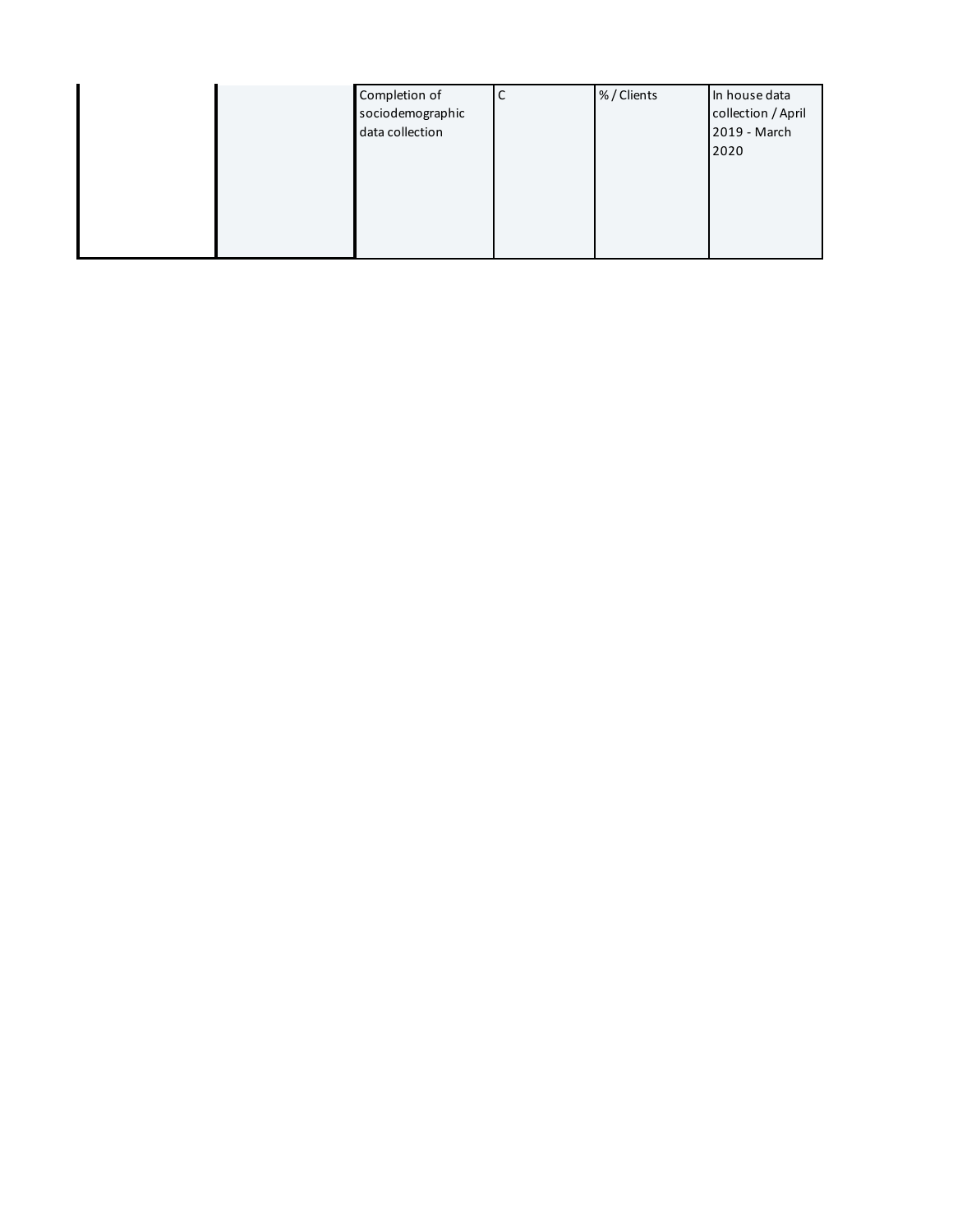|                        | Current     |               | Target        |                               |  |
|------------------------|-------------|---------------|---------------|-------------------------------|--|
| <b>Organization Id</b> | performance | <b>Target</b> | iustification | <b>External Collaborators</b> |  |

 $\mathcal{M}$  C = custom (add any other indicators you are working on)

South Georgian Bay CHCs 202-14 Ramblewood Drive, Wasaga Beach, ON L9Z 0C4

| 91570* | CB    | CB    | unable to have<br>good data |  |
|--------|-------|-------|-----------------------------|--|
|        |       |       | collection as we            |  |
|        |       |       | do not receive              |  |
|        |       |       | timoly ronarts              |  |
| 91570* | CB    | 75.00 | Clients often               |  |
|        |       |       | difficult to get            |  |
|        |       |       | hold of, and also           |  |
|        |       |       | refuse the offer            |  |
|        |       |       | of an                       |  |
| 91570* | 66.67 | 70.00 | We already do               |  |
|        |       |       | well for this target        |  |
|        |       |       | overall compared            |  |
|        |       |       | to provincial               |  |
|        |       |       | average                     |  |
|        |       |       |                             |  |
|        |       |       |                             |  |
|        |       |       |                             |  |
|        |       |       |                             |  |
|        |       |       |                             |  |
| 91570* | 95    | 95.00 | We already do               |  |
|        |       |       | well on this                |  |
|        |       |       | indicator                   |  |
|        |       |       |                             |  |
|        |       |       |                             |  |
|        |       |       |                             |  |
|        |       |       |                             |  |
|        |       |       |                             |  |
|        |       |       |                             |  |
| 91570* | 98    | 98.00 | We already do               |  |
|        |       |       | well for this               |  |
|        |       |       | indicator                   |  |
|        |       |       |                             |  |
|        |       |       |                             |  |
|        |       |       |                             |  |
|        |       |       |                             |  |
|        |       |       |                             |  |
|        |       |       |                             |  |
|        |       |       |                             |  |
| 91570* | CB    | CB    | This is a new               |  |
|        |       |       | measure,                    |  |
|        |       |       | collecting                  |  |
|        |       |       | baseline                    |  |
|        |       |       |                             |  |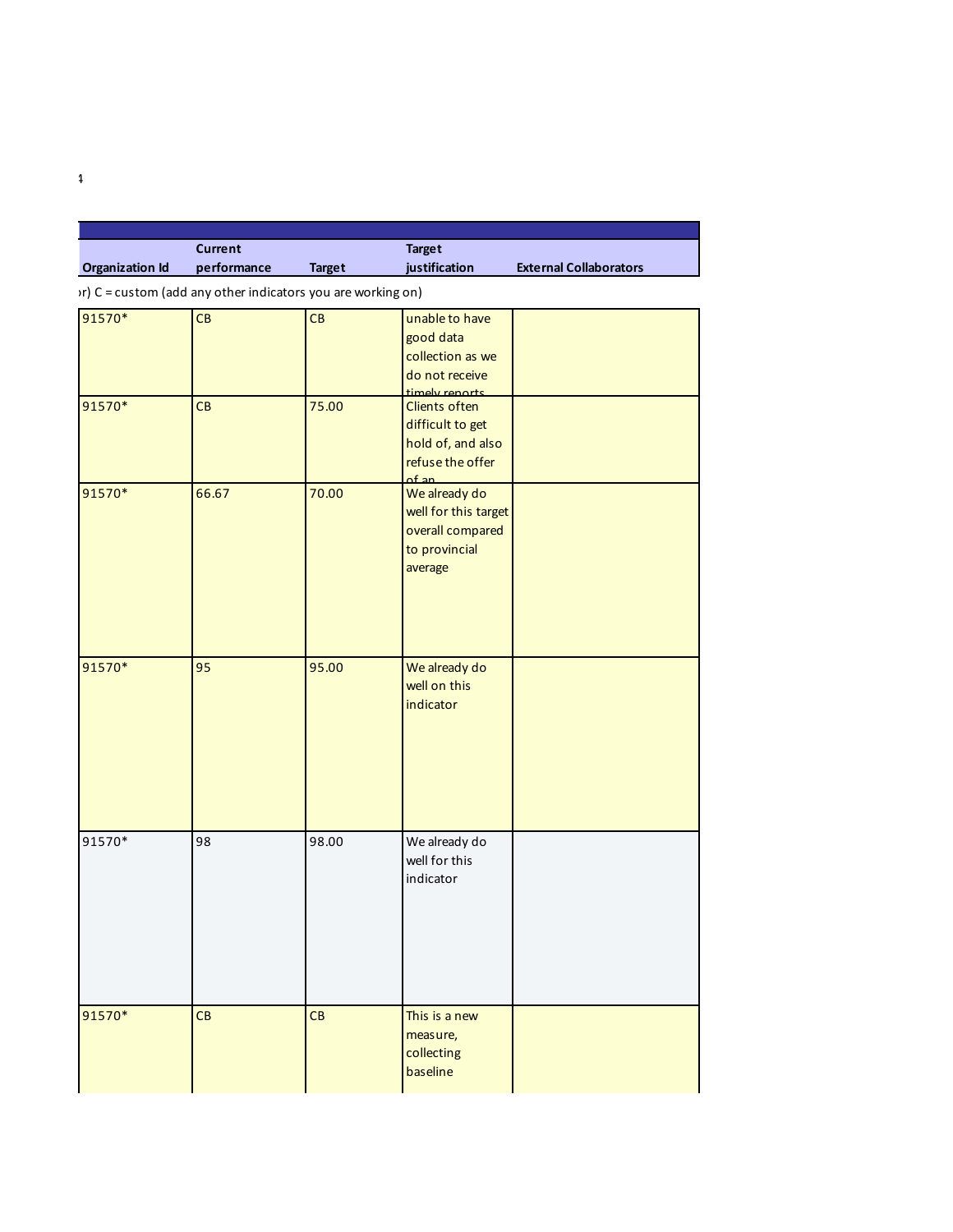| 91570* | CB | CB    | New indicator for<br><b>SGBCHC</b>                                                                                                                                    |                                                                                                                                                                                                                                                                                                                      |
|--------|----|-------|-----------------------------------------------------------------------------------------------------------------------------------------------------------------------|----------------------------------------------------------------------------------------------------------------------------------------------------------------------------------------------------------------------------------------------------------------------------------------------------------------------|
| 91570* | CB | CB    | New indicator for<br><b>SGBCHC</b>                                                                                                                                    | • The Georgian Bay Family<br>Health Team, • Hospice<br>Georgian Triangle, • The<br>Canadian Mental Health<br>Association of Simcoe County,<br>. The Collingwood General and<br>Marie Hospital, NSM LIHN,<br>Canadian Addictions and<br>Mental Health<br>association(CAMH), Waypoint<br>Centre For Mental Health Care |
| 91570* | 45 | 40.00 | Target is adjusted<br>based on<br>previous year's<br>performance.<br>Procedures to<br>make this area a<br>priority for cancer<br>screening. Target<br>of 40% is based |                                                                                                                                                                                                                                                                                                                      |
| 91570* | CB | CB    | Currently 88% of<br><b>SGBCHC</b> clients<br>have been offered<br>a PAP screen in<br>the nast $\Delta$ 2                                                              |                                                                                                                                                                                                                                                                                                                      |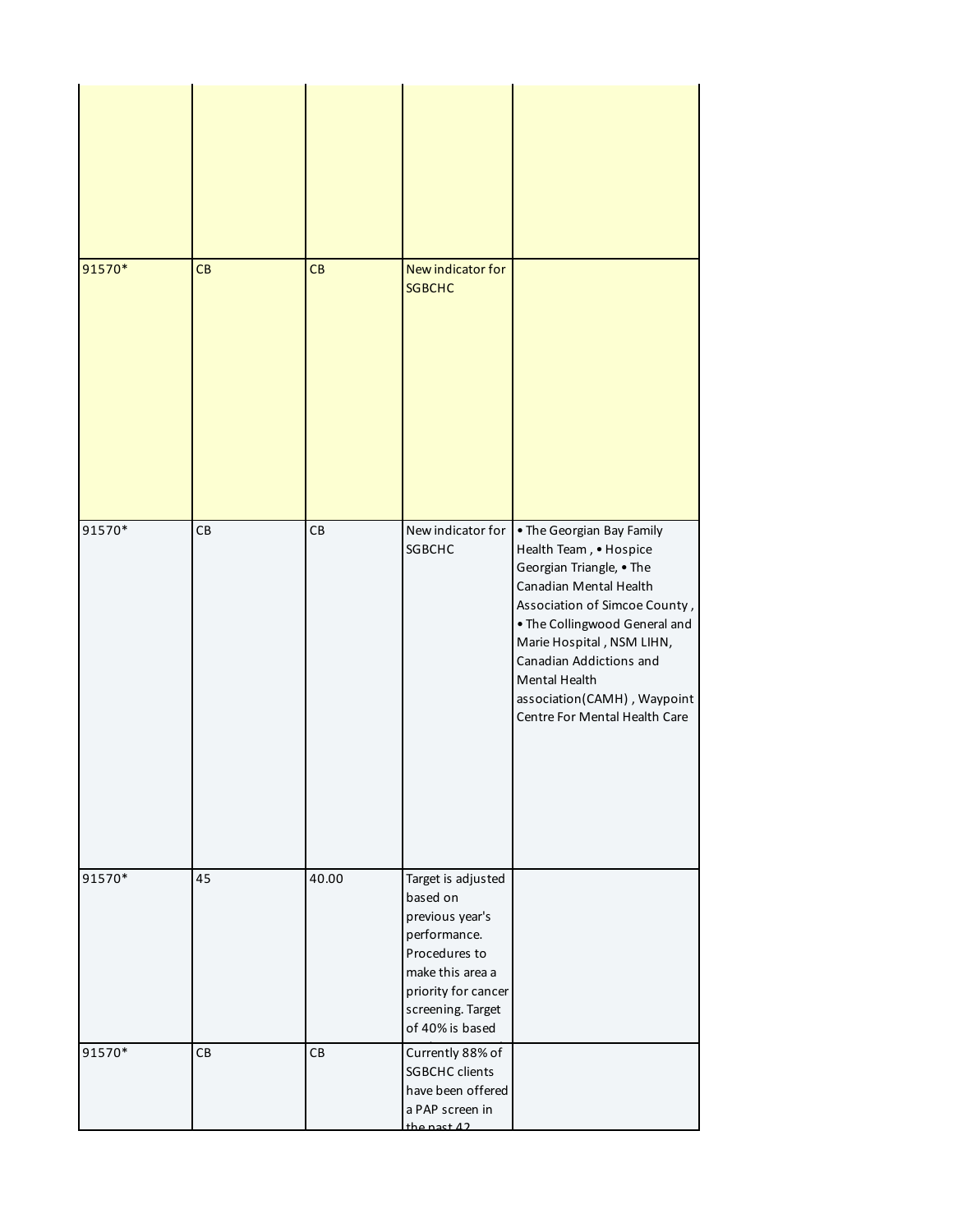| 91570* | CB | CВ | This is a new    |  |
|--------|----|----|------------------|--|
|        |    |    | measure,         |  |
|        |    |    | ensuring data    |  |
|        |    |    | collection is    |  |
|        |    |    | complete for all |  |
|        |    |    | clients          |  |
|        |    |    |                  |  |
|        |    |    |                  |  |
|        |    |    |                  |  |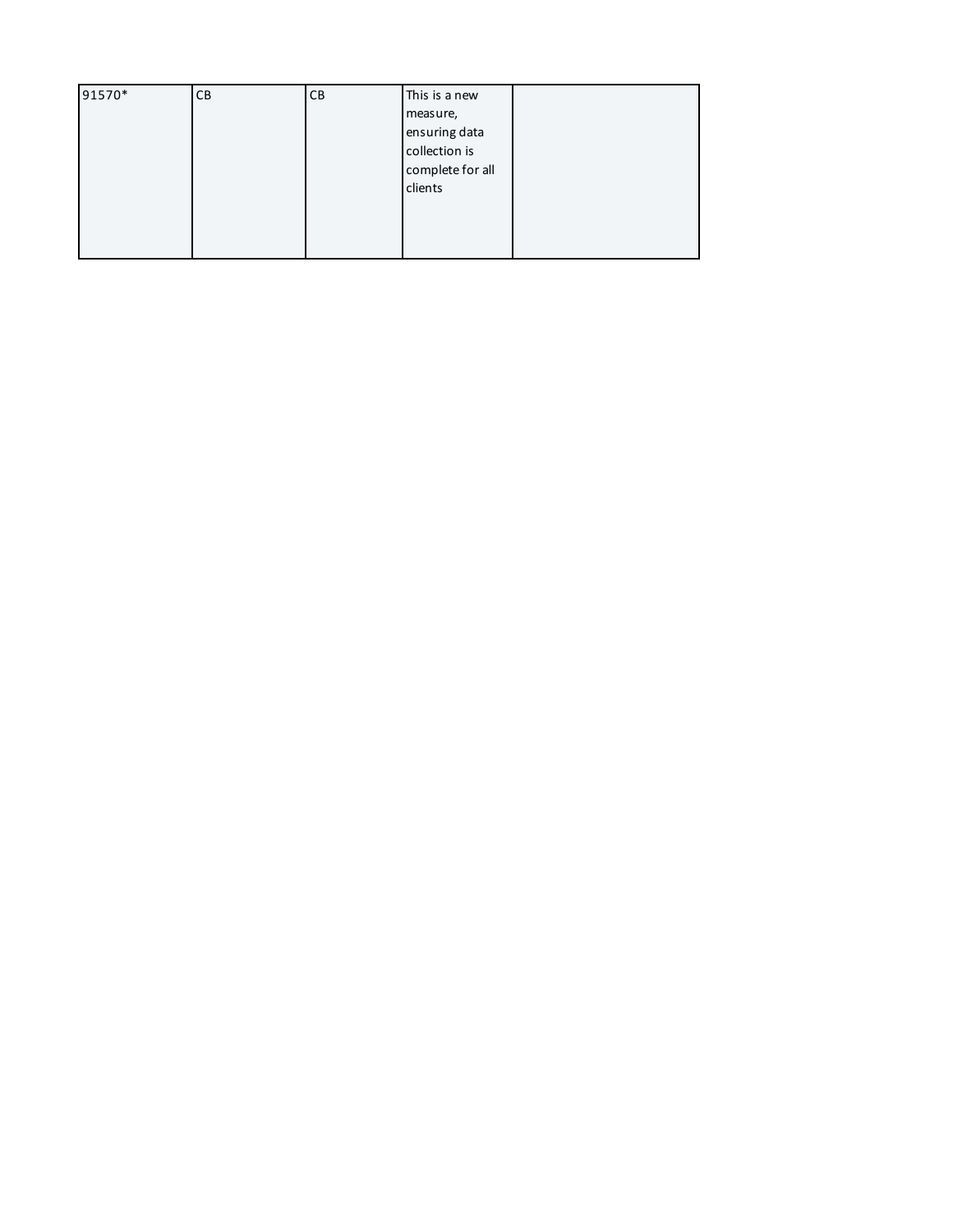## **Change Planned improvement initiatives (Change Ideas) Methods**

| 1) Continue to advocate for<br>hospital discharge reports<br>and ER reports. We currently<br>good reports from RVH as an<br><b>HRM</b> report some from | Meet with CGMH, Midland and Stevenson to again<br>organize discharge reports by receiving HRM reports                                                                                                                                                                          |
|---------------------------------------------------------------------------------------------------------------------------------------------------------|--------------------------------------------------------------------------------------------------------------------------------------------------------------------------------------------------------------------------------------------------------------------------------|
| 1) Contact information<br>updated on a regular basis in<br>order to better follow up with<br>clients who have hospital<br>avnarian <i>ı</i>             | 1. Rostered clients will have an opportunity to update<br>contact information: via OCEAN tablet prior to client visits.<br>2. Free transportation will be offered to clients who require<br>it via client care funds                                                           |
| 1) Improve availability of same<br>or next day appointments for<br><b>SGBCHC clients.</b>                                                               | 1. Reserve 6-8 same day appointment slots across all<br>primary care providers.                                                                                                                                                                                                |
| 2) Decrease demand for                                                                                                                                  | 1. Refer clients to Social Prescribing and other group                                                                                                                                                                                                                         |
| <b>Primary Care appointments</b>                                                                                                                        | programs where appropriate 2. Direct any non-medical                                                                                                                                                                                                                           |
| via Social Prescribing, group                                                                                                                           | needs (ie ODSP forms) to nursing support staff 3. Improve                                                                                                                                                                                                                      |
| programming and other                                                                                                                                   | marketing of all group and event programming at the                                                                                                                                                                                                                            |
| surround care initiatives                                                                                                                               | CDDCUPC                                                                                                                                                                                                                                                                        |
| 1) Explore creation of client<br>advisory group to create a<br>community of open flow<br>communication                                                  | 1. Engage with other CHC's who have this infrastructure<br>already in place through Alliance 2. Explore HQO's<br>resources and tools to help integrate client<br>partnering/engagement into CHC's professional domain 3<br>Invitation of creating an advisory promoted through |
| 2) Enhance existing staff                                                                                                                               | 1. Explore and seek out educational opportunities through                                                                                                                                                                                                                      |
| knowledge and skill of client                                                                                                                           | Alliance and other CHC's regarding client engagement 2.                                                                                                                                                                                                                        |
| engagement in centre's                                                                                                                                  | Develop advisory committee to increase access to                                                                                                                                                                                                                               |
| services and programs using                                                                                                                             | sensitivity training to working with marginalized                                                                                                                                                                                                                              |
| evidence from "nothing                                                                                                                                  | nonulations (e.g. ROP, Positive snaces, indigenous                                                                                                                                                                                                                             |
| 1) Client satisfaction survey to                                                                                                                        | 1. Client satisfaction survey 2. Address any issues arising                                                                                                                                                                                                                    |
| evaluate client's comfort level                                                                                                                         | from the survey at management and all staff level and with                                                                                                                                                                                                                     |
| at SGBCHC, as well as identify                                                                                                                          | new client advisory committee once established. 3. Present                                                                                                                                                                                                                     |
| barriers to feeling                                                                                                                                     | data to client advisory committee for insight and additional                                                                                                                                                                                                                   |
| comfortable                                                                                                                                             | foodhack                                                                                                                                                                                                                                                                       |
| 2) Implementing Compliments                                                                                                                             | 1. Create Complements & Complaints function in OCEAN                                                                                                                                                                                                                           |
| & Complaints process to                                                                                                                                 | tablet - unlinked to client data 2. Create paper copy                                                                                                                                                                                                                          |
| facilitate feedback about                                                                                                                               | Compliments & Complaints process with anonymous                                                                                                                                                                                                                                |
| <b>SGBCHC outside of Client</b>                                                                                                                         | function (ie drop box) 3. Educate clients about the process                                                                                                                                                                                                                    |
| Satisfaction Survey                                                                                                                                     | to give feedback in an anonymous way to SGRCH                                                                                                                                                                                                                                  |
| 1) Identification, team meeting                                                                                                                         | 1. PCP to identify palliative clients 2. Data management to                                                                                                                                                                                                                    |
| and clinical rounds occuring                                                                                                                            | search electronically for all palliative clients at SGBCHC -                                                                                                                                                                                                                   |
| rounds regarding palliative                                                                                                                             | finetune data collection to ensure correct clients are being                                                                                                                                                                                                                   |
| clients in order to assess,                                                                                                                             | identified, and include any future data collection pieces to                                                                                                                                                                                                                   |
| implement and evaluate ca                                                                                                                               | <u>phetire annal enecificity</u>                                                                                                                                                                                                                                               |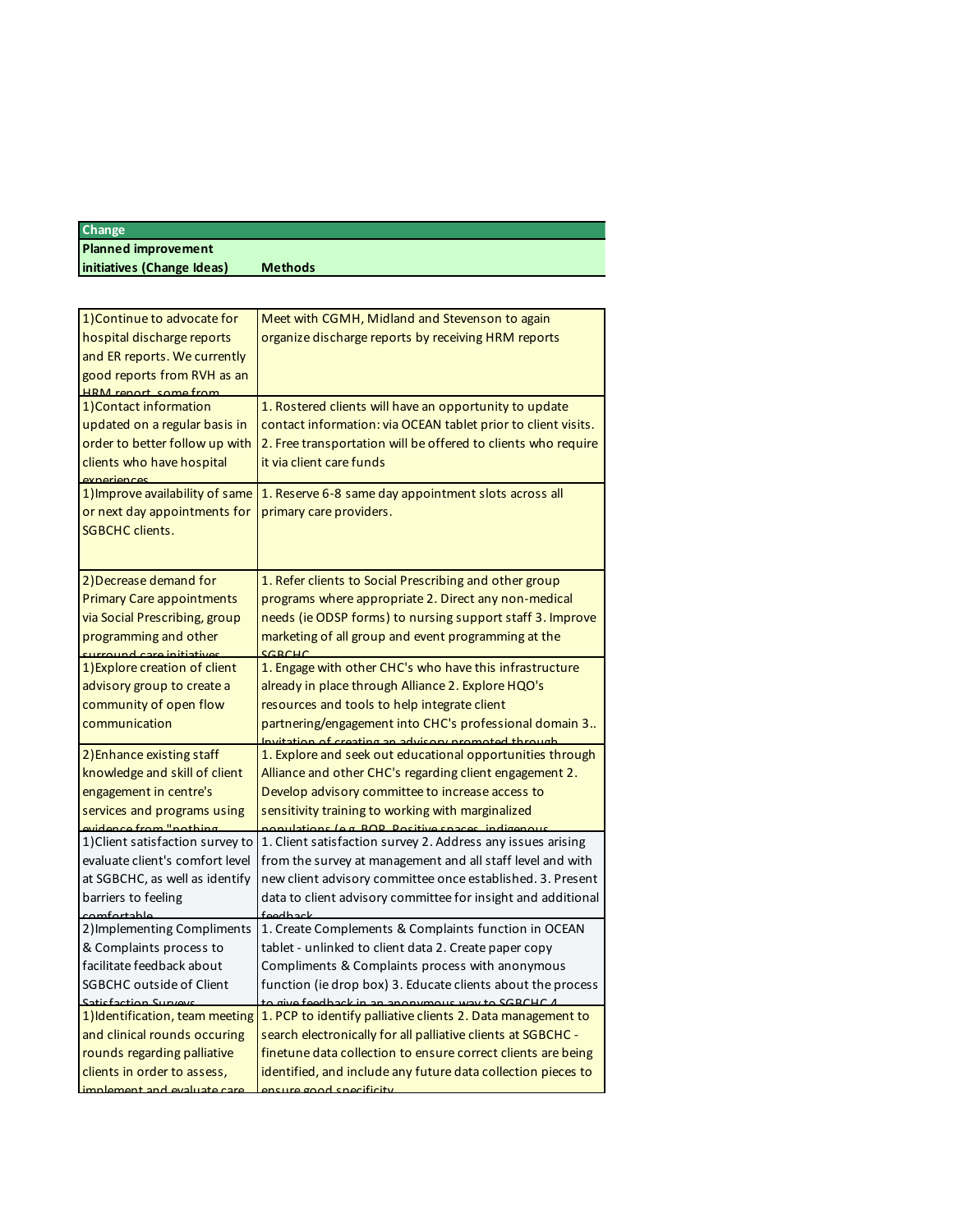| 2) Staff education of<br>resources for palliative clients<br>in our area                                                                                                                | 1. Discussion with Hospice on best transition of care 2.<br>Identification of custom forms to be inputted into the EMR<br>3. staff education on defining palliative care, resources,<br>approaches                                                                                                                                                  |
|-----------------------------------------------------------------------------------------------------------------------------------------------------------------------------------------|-----------------------------------------------------------------------------------------------------------------------------------------------------------------------------------------------------------------------------------------------------------------------------------------------------------------------------------------------------|
| 3) Support the regional<br>strategy by developing<br>relationships with community<br>partners supporting and<br>arcaaing ctrat                                                          | 1. Educate staff on regional strategy at an all staff meeting<br>2. Explore what is being done, not being done and working<br>well to support clients 3. Dedicate staff to access more<br>education, training to champion local strategies within the<br><u>a that is realistic to engage in nalliative c</u>                                       |
| 1) Data management around<br>opioids to explore the burden<br>of opioid use and prescribing<br>for our SGBCHC clients                                                                   | 1. Collect baseline report of clients prescribed opioids<br>during the past 12 and 24 months, including date of last<br>progress report 2. Create monthly reporting template based<br>on My Practice reporting templates (unable to register for<br>My Practice as we do not feed into RIRT)                                                        |
| 2) Improve education of staff<br>and clients surrounding<br>opioids and opioid addiction                                                                                                | 1. Explore other non-opioid means of pain relief where<br>appropriate 2. Refer clients to Living a Life with Chronic<br>Pain program, and other appropriate programming.                                                                                                                                                                            |
| 3) Support the regional<br>strategy in our area to ensure<br>we are including all partners<br>in decision making                                                                        | 1. Manditory participation in webinars surrounding this<br>topic, including opioids, trauma and addictions for all staff.<br>2. Connection to reports, workshops etc offered around<br>these topics 3. Inclusion of this topic into staff meetings<br>ctanding matter in clinical round                                                             |
| 1) Data management of clients<br>with the following<br>medications: opioids,<br>benzoates, anti-anxiety, anti-<br>denreccion                                                            | 1. Identify clients with the aforementioned prescriptions<br>based on the My Practice report as template 2. Create an<br>algorithm to determine order of importance on medication<br>reconciliation 3. Regular searches for Narcotic Contract<br>completion for clients prescribed opioids                                                          |
| 2) Identification of clients                                                                                                                                                            | 1. Similar to the Poverty Screen, identify a good screening                                                                                                                                                                                                                                                                                         |
| using opioids informally via<br>street drugs. This<br>identification will then create<br>annartunity far                                                                                | tool which also includes street drugs 2. Implement the<br>screening tool on a biannual basis to all clients, including<br>allied health clients, using the OCEANS platform. 3.                                                                                                                                                                      |
| 3) Outreach to other<br>organisations for resources<br>and treatment options, as<br>well as internally refer to our                                                                     | Annronristo referrals to CMHA onioid counseling and<br>1. Explore creating connections and access for clinicians to<br>consult with medical specialist surrounding medications<br>and chronic pain management. 2. Explore other practices to<br>support clients uptakes on referrals to counseling.                                                 |
| Addictions Counselling and<br>4)4. Implement medication<br>reconciliation for all clients<br>identified using opioid,<br>prescription or street, as well                                | 1. Identify clients via EMR custom search quarterly 2.<br>Clients identified as requiring medication reconciliation will<br>have a chart reminder to have regular PCP to client<br>discussion, rounds, and review of Narcotic Contract 3.                                                                                                           |
| as clients using anti-<br>1) Staff and client education<br>regarding importance of CRC<br>screening, not only from PCP<br>standpoint of offering, but of<br>client standnoint of untake | Evolore fescibility of Pharmacy resource to review clients<br>1. Staff meetings with regular updates on CRC screening<br>offering and uptake 2. Creation of PCP verbal dialogue to<br>take through with clients being offered CRC screening 3.<br>Client education through education materials 4.                                                   |
| 2) Data management of clients<br>eligible for CRC screening                                                                                                                             | Comparison of offer refused and completed 5 Evalore<br>1. Monthly evaluation of reminder reports compared to<br>Last Seen Dates 2. For eligible clients who have not made<br>routine appointment >1 year and thus missing opportunity<br>to offer screening, follow up with clients in May and<br>November 2 Evaluate and fix any FMR system issues |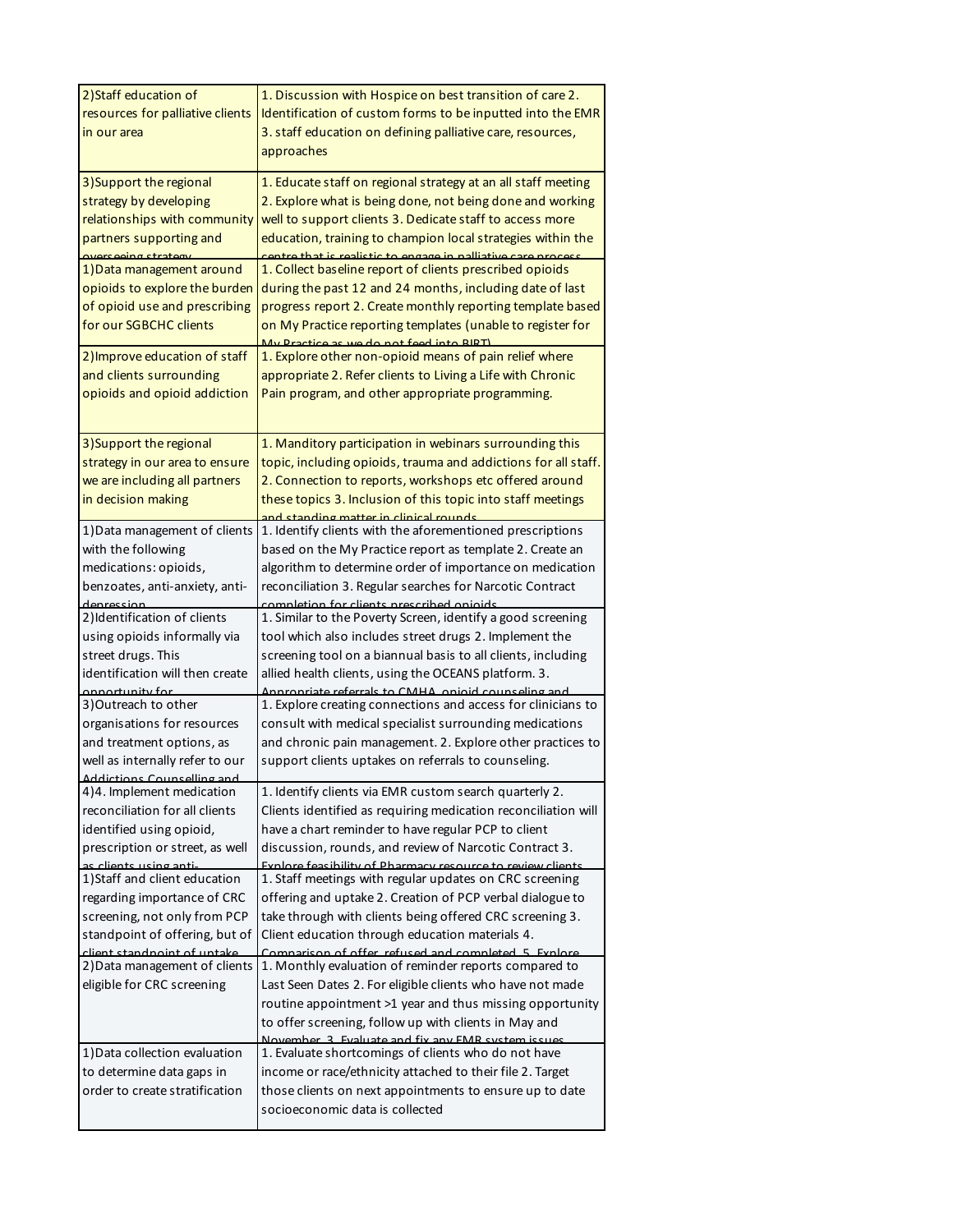| 1) Data collection assessment   | 1. Assessment of sociodemographic in the current EMR 2.     |
|---------------------------------|-------------------------------------------------------------|
| and improvement of methods      | Identification of process of sociodemographic data          |
| to collect sociodemographic     | collection in the CHC 3. Creation of new intake forms to    |
| data of our SGBCHC clients      | reflect sociodemographic data requirements                  |
|                                 |                                                             |
| 2) Identification and           | 1. Identify best methods to collect updated data on current |
| improvement of                  | clients 2. Contract OCEAN to implement tablet custom        |
| sociodemographic data           | form data collection and to reduce reception workload 3.    |
| collection in clients currently | Educate reception staff and PCP on the importance of        |
| metered at SGRCHC               | sociodemographic data collection in order to stream         |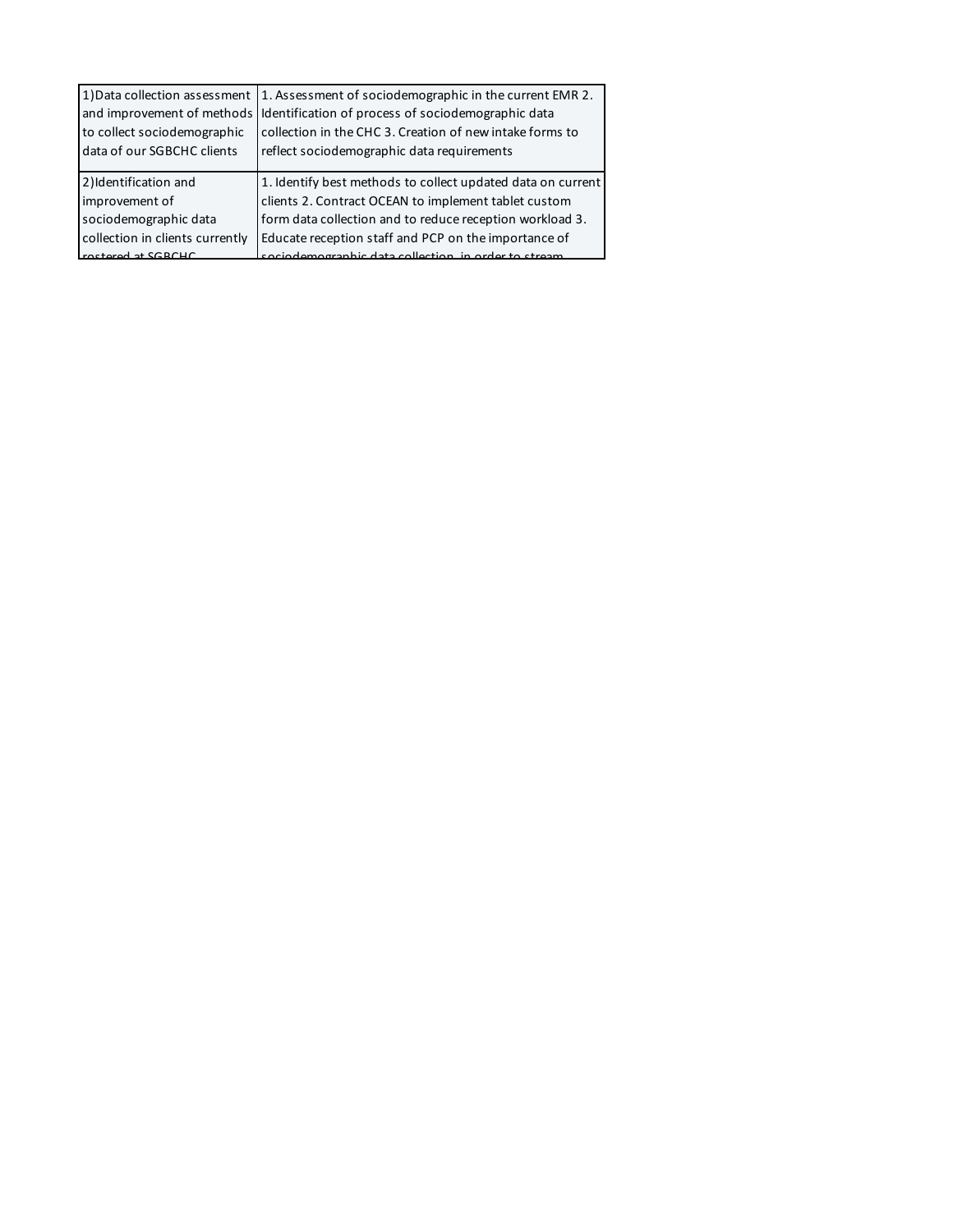|                         | <b>Target for process</b> |                 |  |
|-------------------------|---------------------------|-----------------|--|
| <b>Process measures</b> | measure                   | <b>Comments</b> |  |

Т

| # of meetings, phone calls, emails regarding this issue with   | none at this point,                     | Continues to be a            |
|----------------------------------------------------------------|-----------------------------------------|------------------------------|
| hospital senior management to advocate for reports to be       | collecting baseline                     | measure we are               |
| dictated into HRM report                                       |                                         | unable to measure            |
|                                                                |                                         | due to outside               |
|                                                                |                                         | ircumetances                 |
| # update contact information forms completed                   | Collecting baseline -                   | This is a better             |
|                                                                | based on unique                         | measure than                 |
|                                                                | individuals reports                     | Indicator #1, as it          |
|                                                                | per quarter, the goal                   | measures our                 |
| % of clients reporting same or next day appointments in        | will be 250 clients<br>70% of clients   | nerformance or<br>Continuing |
| the Client Satisfaction Surveys.                               | reporting same or                       | measure                      |
|                                                                | next day                                |                              |
|                                                                | appointments in the                     |                              |
|                                                                | Client Satisfaction                     |                              |
| # referrals to Social Prescribing/month, # referrals to allied | <b>Collection of</b>                    | Referrals in this            |
| health/month, # of group attendances, # of hits on new         | baseline for                            | continuing                   |
| website Group Programs tab using google analytics, #           | referrals. Increase                     | indicator is a new           |
| community events attended to promote SGBCHC programs           | group program                           | measurement                  |
| and convices # quarterly newsletters distributed               | choices and                             | process (demand              |
| Develop infrastructure that allow for inclusion of clients to  | <b>Creation of client</b>               | This is a new                |
| participate in planning of programs and providing feedback     | advisory planned                        | measure,                     |
|                                                                | with an evaluation                      | infrastructure               |
|                                                                | component by year                       | completion will be           |
| # of training opportunities offered to staff,                  | 2 workshops a year                      | <b>Training</b>              |
|                                                                |                                         | opportunities and            |
|                                                                |                                         | participation                |
|                                                                |                                         | depends on costs             |
|                                                                |                                         | and availability of          |
| # of client satisfaction surveys per quarter, % of clients     | 75 client                               | This is a new                |
| reporting feeling comfortable                                  | satisfaction surveys                    | measure, baseline            |
|                                                                | per quarter, 90% of                     | collection and               |
|                                                                | clients stating                         | infrastructure               |
| # of Compliments & Complaints forms handed in per              | feeling comfortable<br>10 C&C forms per | completion will be           |
| month # of clients aware of this measure as surveyed by        | quarter                                 |                              |
| the Client Satisfaction Survey                                 |                                         |                              |
|                                                                |                                         |                              |
|                                                                |                                         |                              |
| # of palliative clients identified monthly, either manually or | Collection of                           | This is a new                |
| electronically                                                 | baseline, no targets                    | measure, baseline            |
|                                                                | yet to date as this is                  | collection and               |
|                                                                | a new measure and                       | infrastructure               |
|                                                                | new tool / methods                      | completion will be           |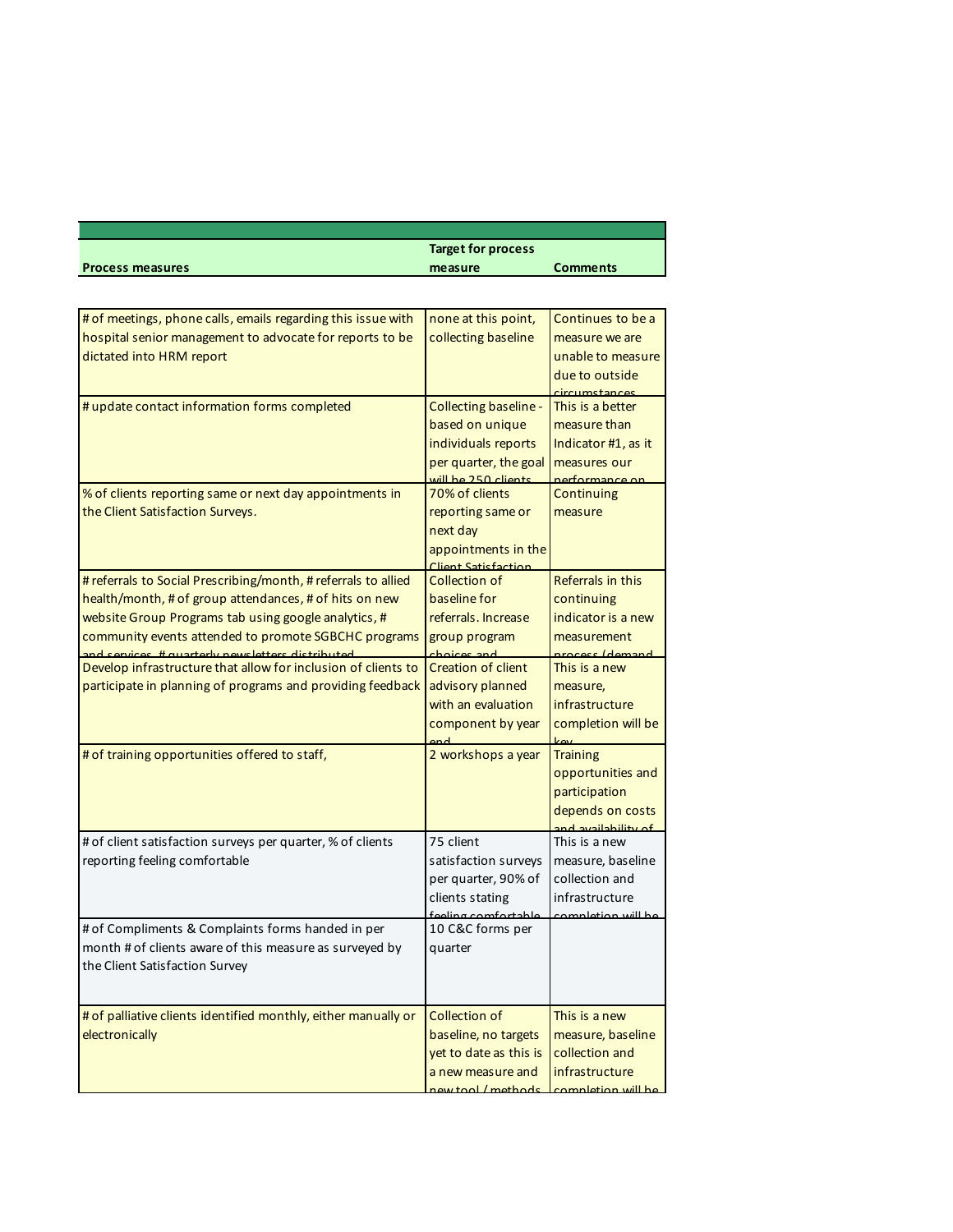| # of referrals to internal and external resources for palliative<br>care support # of custom palliative care form completion in<br>the EMR, # of staff education opportunities accessed by<br>staff                                                                                                                      | This is a new<br>measure, baseline<br>collection and<br>infrastructure<br>completion will be                                                                                  | New measure                                                                                                                                                           |
|--------------------------------------------------------------------------------------------------------------------------------------------------------------------------------------------------------------------------------------------------------------------------------------------------------------------------|-------------------------------------------------------------------------------------------------------------------------------------------------------------------------------|-----------------------------------------------------------------------------------------------------------------------------------------------------------------------|
| # of community partners centre is engaged with # of<br>external committee meetings attended regarding locals<br>strategy                                                                                                                                                                                                 | Collection of<br>baseline                                                                                                                                                     | <b>Based on</b><br>identification of<br>palliative clients,<br>resourcing work to<br>heach ad lliw that:                                                              |
| % of clients prescribed opioids during the past 6, 12, and<br>24 months # of repeat prescriptions for opioids # of opioid<br>prescriptions by non-rostered PCP                                                                                                                                                           | This is a new<br>measure, baseline<br>collection and<br>infrastructure<br>completion will be                                                                                  | New measure                                                                                                                                                           |
| # of staff education events attended regarding opioids,<br>trauma and addiction, # of clients with opioid addiction<br>referred to group programs # of clients with opioid<br>addiction referred to addictions counseling, # of new<br>therangutic interventions offered at centre % of clients<br># webinars, # reports | This is a new<br>measure, baseline<br>collection and<br>infrastructure<br>completion will be<br>1 report per quarter,<br>this is a new<br>measure thus<br>collecting baseline | New measure,<br>uptake of<br>services/programs<br>offered following a<br>referral has heen<br>New measure thus<br>collecting baseline<br>and gathering<br>information |
| # of clients identified with repeat opioid prescriptions % of<br>clients with medication reconciliation for each of the<br>aforementioned categories % clients with completed<br><b>Narcotic Contract</b>                                                                                                                | This is a new<br>measure, baseline<br>collection and<br>infrastructure<br>completion will be                                                                                  | New measure                                                                                                                                                           |
| # screening tools completed, # of referrals to addictions<br>counseling, # clients identified using opioids formally or<br>informally                                                                                                                                                                                    | Collection of<br>baseline                                                                                                                                                     | New measure                                                                                                                                                           |
| # of wait list for Addictions Counselling, # of clients<br>referred internally or externally for treatment options                                                                                                                                                                                                       | Collecting baseline                                                                                                                                                           | New measure                                                                                                                                                           |
| % clients with Narcotic Contract who are taking opioids<br>(prescription or street), % clients identified, who complete<br>medication reconciliation reminder                                                                                                                                                            | Collection of<br>baseline                                                                                                                                                     | This is a new<br>measure,<br>collection of<br>baseline as well as<br>evaluation of                                                                                    |
| % of clients who report in the client satisfaction survey<br>being offered CRC screening, % of clients who report in the<br>client satisfaction survey recognizing the CRC educational<br>materials, % of clients offered CRC screening, % of clients<br>$\lim_{\alpha}$ CRC ecropin                                     | 80% of eligible<br>clients being offered<br>CRC screening, 60%<br>of clients report<br>zing having                                                                            |                                                                                                                                                                       |
| % of clients offered CRC screening within 2 year period.                                                                                                                                                                                                                                                                 | 80% of clients<br>offered CRC<br>screening by end of<br>fiscal year.                                                                                                          |                                                                                                                                                                       |
| % of clients with up to date offered PAP screenings % of<br>clients with up to date incomes and / or race/ethnicity data                                                                                                                                                                                                 | This is a new<br>measure, baseline<br>collection and<br>infrastructure<br>completion will be                                                                                  |                                                                                                                                                                       |